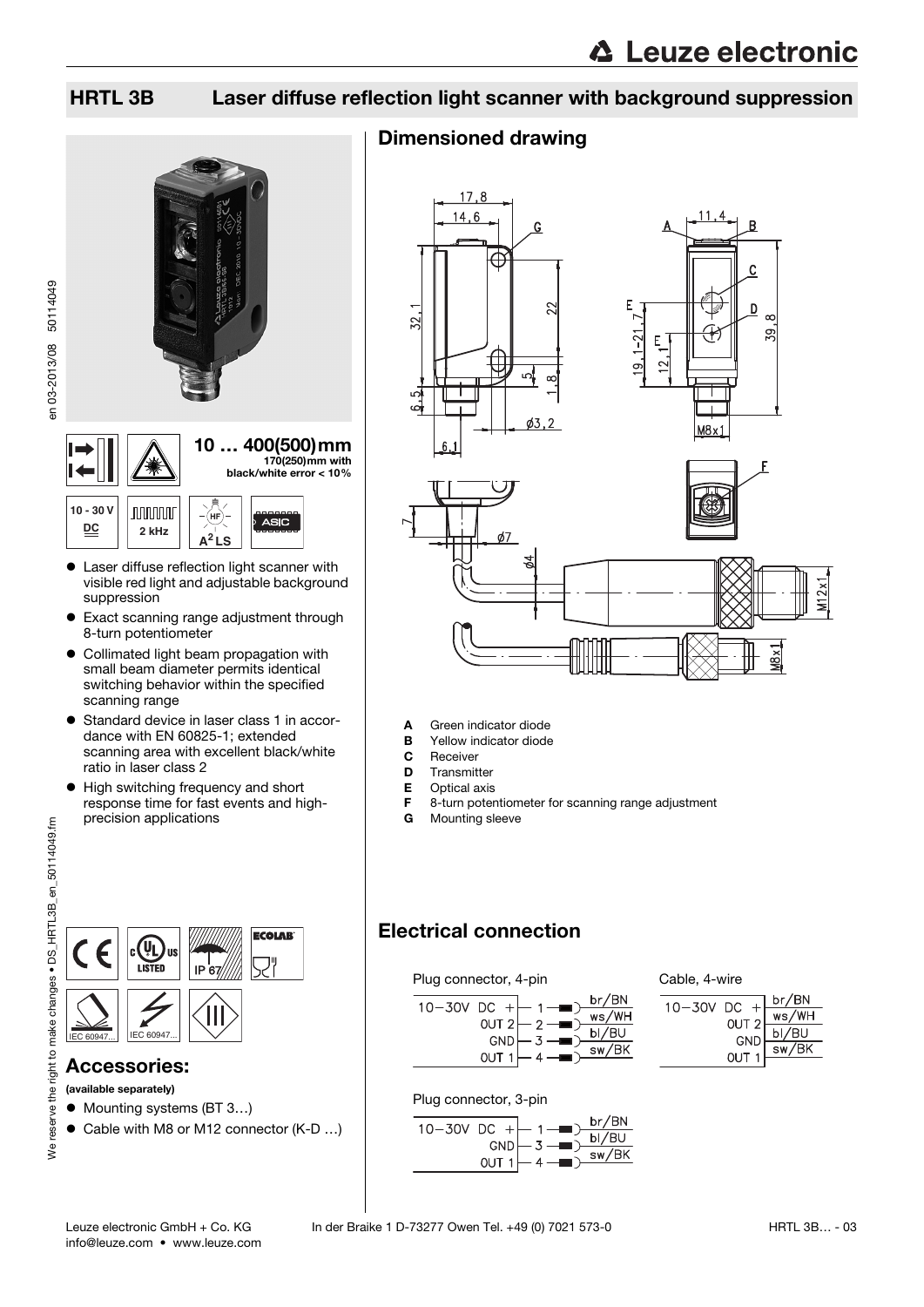# **△ Leuze electronic**

**Models of laser class 1:**

1 15 400 2 15 250<br>3 15 270

1 15 500 2 15 400 3 15 250

**Models of laser class 2:**

Tables

1 white 90% 2 gray 18% 3 black 6%

3 15

## HRTL 3B

| <b>Specifications</b>                                                                                                                                                                                                                                                                                           |                                                                                                                                                                                                                  |                                                                                              |
|-----------------------------------------------------------------------------------------------------------------------------------------------------------------------------------------------------------------------------------------------------------------------------------------------------------------|------------------------------------------------------------------------------------------------------------------------------------------------------------------------------------------------------------------|----------------------------------------------------------------------------------------------|
| Optical data<br>Typ. scanning range limit 1)<br>Scanning range <sup>2)</sup><br>Adjustment range of the switching point 20  400mm<br>Black/white error < 10% up to<br>Light beam diameter<br>Light beam characteristic<br>Squint angle<br>Light source $3$<br>Wavelength<br>Max. output power<br>Pulse duration | Laser class 1<br>$10400$ mm<br>see tables<br>170 <sub>mm</sub><br>approx. 1 mm, consistent<br>collimated<br>typ. $\pm$ 2 $^{\circ}$<br>laser, pulsed<br>650nm (visible red light)<br>$\leq 0.81$ mW<br>$7 \mu s$ | Laser class 2<br>$5500$ mm<br>20  500mm<br>250 <sub>mm</sub><br>$\leq$ 3.3 mW<br>$7.6 \mu s$ |
| Timing<br>Switching frequency                                                                                                                                                                                                                                                                                   | 2.000Hz                                                                                                                                                                                                          |                                                                                              |
| Response time<br>Response jitter<br>Decay time<br>Delay before start-up                                                                                                                                                                                                                                         | 0.25ms<br>typ. $65\mu s$<br>0.25ms<br>$\leq 300$ ms                                                                                                                                                              |                                                                                              |
| Electrical data                                                                                                                                                                                                                                                                                                 |                                                                                                                                                                                                                  |                                                                                              |
| Operating voltage $U_B$ <sup>4)</sup><br>Residual ripple<br>Open-circuit current<br>$\dots$ /66 <sup>5)</sup><br>Switching output                                                                                                                                                                               | 10  30 VDC (incl. residual ripple)<br>≤ 10% of U <sub>R</sub><br>$\leq$ 20 mA<br>2 push-pull switching outputs<br>pin 2: PNP dark switching, NPN light switching                                                 |                                                                                              |
| /65                                                                                                                                                                                                                                                                                                             | pin 4: PNP light switching, NPN dark switching<br>1 push-pull switching output                                                                                                                                   |                                                                                              |
| Signal voltage high/low<br>Output current<br>Scanning range                                                                                                                                                                                                                                                     | pin 4: PNP light switching, NPN dark switching<br>$\geq (U_B - 2V)/ \leq 2V$<br>max. 100mA<br>adjustable via 8-turn potentiometer                                                                                |                                                                                              |
| Indicators                                                                                                                                                                                                                                                                                                      |                                                                                                                                                                                                                  |                                                                                              |
| Green LED<br><b>Yellow LED</b>                                                                                                                                                                                                                                                                                  | ready<br>object detected - reflection                                                                                                                                                                            |                                                                                              |
| Mechanical data                                                                                                                                                                                                                                                                                                 |                                                                                                                                                                                                                  |                                                                                              |
| Housing <sup>6)</sup><br>Color                                                                                                                                                                                                                                                                                  | plastic (PC-ABS); 1 attachment sleeve, nickel-plated steel                                                                                                                                                       |                                                                                              |
| Optics cover                                                                                                                                                                                                                                                                                                    | red RAL 3000<br>plastic (PMMA)                                                                                                                                                                                   |                                                                                              |
| Fastening<br>Weight                                                                                                                                                                                                                                                                                             | through-holes for 2 x M3<br>with connector: 20g<br>with 200mm cable and connector: 40g                                                                                                                           |                                                                                              |
| Connection type                                                                                                                                                                                                                                                                                                 | with 2m cable: 50g<br>2m cable (cross section 4x0.20mm <sup>2</sup> ),<br>connector M8 metal.                                                                                                                    |                                                                                              |
|                                                                                                                                                                                                                                                                                                                 | 0.2m cable with connector M8 or M12                                                                                                                                                                              |                                                                                              |
| Environmental data                                                                                                                                                                                                                                                                                              | $-30^{\circ}$ C $$ $+55^{\circ}$ C / $-40^{\circ}$ C $$ $+70^{\circ}$ C                                                                                                                                          |                                                                                              |
| Ambient temp. (operation/storage)<br>Protective circuit 7)                                                                                                                                                                                                                                                      | 1, 2, 3                                                                                                                                                                                                          |                                                                                              |
| VDE safety class                                                                                                                                                                                                                                                                                                | Ш                                                                                                                                                                                                                |                                                                                              |
| Protection class                                                                                                                                                                                                                                                                                                | IP 67                                                                                                                                                                                                            |                                                                                              |
| Laser class                                                                                                                                                                                                                                                                                                     | 1 in accordance with<br>EN 60825-1:2007                                                                                                                                                                          | 2 in accordance with<br>EN 60825-1:2007                                                      |
| Standards applied<br>Certifications                                                                                                                                                                                                                                                                             | IEC 60947-5-2<br>UL 508 $4$ )                                                                                                                                                                                    |                                                                                              |
| 1) Typ. scan. range limit/adjustment range: max. achievable scanning range/adjustment range for light objects<br>(white 90%)                                                                                                                                                                                    |                                                                                                                                                                                                                  |                                                                                              |

2) Scanning range: recommended scanning range for objects with different diffuse reflection<br>3) Average life expectancy 50,000h at an ambient temperature of 25°C

- 3) Average life expectancy 50,000h at an ambient temperature of 25°C 4) For UL applications: for use in class 2 circuits according to NEC only
- 4) For UL applications: for use in class 2 circuits according to NEC only<br>5) The push-pull switching outputs must not be connected in parallel<br>6) Patent Pending Publ. No. US 7,476,848 B2 5) The push-pull switching outputs must not be connected in parallel

6) Patent Pending Publ. No. US 7,476,848 B2

7) 1=overload protection, 2=polarity reversal protection, 3=short circuit protection for all transistor outputs

#### Remarks

Adapter plate: BT 3.2 (part no. 501 03844) for alternate mounting on 25.4mm hole spacing (Omron E3Z, Sick W100…)





## Remarks

Mounting system:



1) Packaging unit: PU = 10 pcs.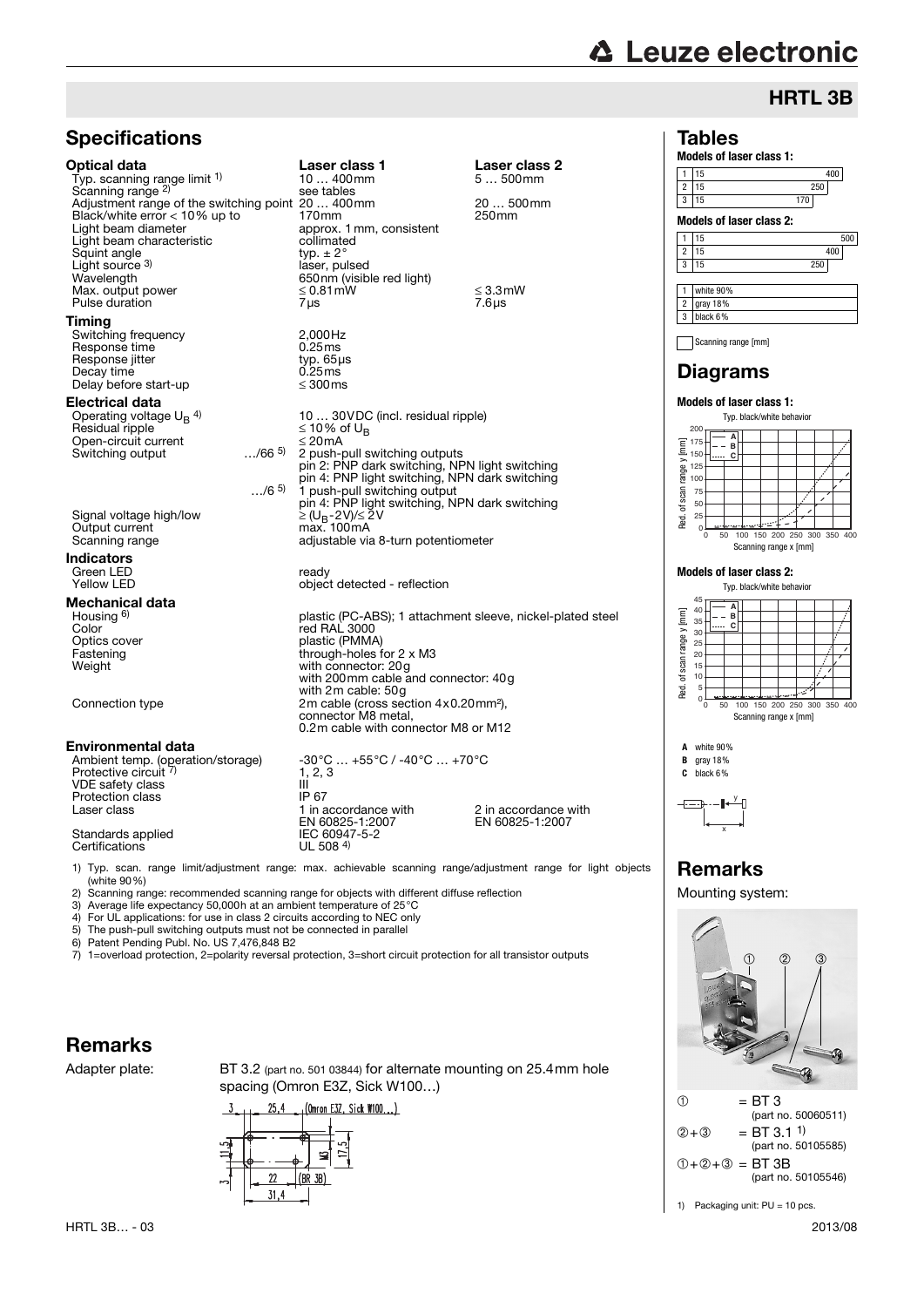### HRTL 3B Laser diffuse reflection light scanner with background suppression

#### Part number code

|                              |                                                                                       | H R | $\mathbf{T}$ | L | $3 \mid B$ | $\prime$ | 6<br>6 | $\epsilon$ | C<br>$\mathbf{2}$ | $\mathbf{r}$ | 0 0<br>$\mathbf{2}$ | <b>S</b><br>$\mathbf{a}$ | 8<br>3<br>$\mathbf{r}$ |
|------------------------------|---------------------------------------------------------------------------------------|-----|--------------|---|------------|----------|--------|------------|-------------------|--------------|---------------------|--------------------------|------------------------|
|                              |                                                                                       |     |              |   |            |          |        |            |                   |              |                     |                          |                        |
|                              |                                                                                       |     |              |   |            |          |        |            |                   |              |                     |                          |                        |
| <b>Operating principle</b>   |                                                                                       |     |              |   |            |          |        |            |                   |              |                     |                          |                        |
| <b>HRT</b>                   | Diffuse reflection light scanners with background suppression                         |     |              |   |            |          |        |            |                   |              |                     |                          |                        |
|                              |                                                                                       |     |              |   |            |          |        |            |                   |              |                     |                          |                        |
| <b>Operating principle</b>   |                                                                                       |     |              |   |            |          |        |            |                   |              |                     |                          |                        |
| L                            | Laser (red light)                                                                     |     |              |   |            |          |        |            |                   |              |                     |                          |                        |
|                              |                                                                                       |     |              |   |            |          |        |            |                   |              |                     |                          |                        |
| <b>Construction/version</b>  |                                                                                       |     |              |   |            |          |        |            |                   |              |                     |                          |                        |
| 3B                           | Series 3B                                                                             |     |              |   |            |          |        |            |                   |              |                     |                          |                        |
|                              |                                                                                       |     |              |   |            |          |        |            |                   |              |                     |                          |                        |
|                              | Switching output/function (OUT 1: pin 4, OUT 2: pin 2)                                |     |              |   |            |          |        |            |                   |              |                     |                          |                        |
| /66                          | 2 x push-pull transistor output, OUT 1: light switching, OUT 2: dark switching        |     |              |   |            |          |        |            |                   |              |                     |                          |                        |
| /6                           | 1 x push-pull transistor output, OUT 1: light switching, OUT 2: not connected (n. c.) |     |              |   |            |          |        |            |                   |              |                     |                          |                        |
|                              |                                                                                       |     |              |   |            |          |        |            |                   |              |                     |                          |                        |
| <b>Equipment</b>             |                                                                                       |     |              |   |            |          |        |            |                   |              |                     |                          |                        |
| N/A                          | Laser class 1 in accordance with EN 60825-1                                           |     |              |   |            |          |        |            |                   |              |                     |                          |                        |
| .C <sub>2</sub>              | Laser class 2 in accordance with EN 60825-1                                           |     |              |   |            |          |        |            |                   |              |                     |                          |                        |
| <b>Electrical connection</b> |                                                                                       |     |              |   |            |          |        |            |                   |              |                     |                          |                        |
| N/A                          | Cable, PVC, standard length 2000mm, 4-wire                                            |     |              |   |            |          |        |            |                   |              |                     |                          |                        |
| $-S8.3$                      | M8 connector, 3 pin (plug)                                                            |     |              |   |            |          |        |            |                   |              |                     |                          |                        |
| -S8                          | M8 connector, 4 pin (plug)                                                            |     |              |   |            |          |        |            |                   |              |                     |                          |                        |

**,200-S8.3** Cable, PVC, length 200mm with M 8 connector, 3 pin, axial (plug)

**,200-S8** Cable, PVC, length 200mm with M 8 connector, 4 pin, axial (plug)

**,200-S12** Cable, PVC, length 200mm with M 12 connector, 4 pin, axial (plug)

### Order guide

[The sensors listed here are preferred types; current information at](http://www.leuze.com) www.leuze.com

| Order code              | Part no. |
|-------------------------|----------|
| <b>HRTL 3B/66</b>       | 50114760 |
| <b>HRTL 3B/66-S8</b>    | 50114581 |
| HRTL 3B/66, 200-S8      | 50114761 |
| HRTL 3B/66, 200-S12     | 50114762 |
| <b>HRTL 3B/66-C2</b>    | 50114763 |
| <b>HRTL 3B/66-C2-S8</b> | 50114582 |
| HRTL 3B/66-C2, 200-S8   | 50114764 |
| HRTL 3B/66-C2, 200-S12  | 50114765 |
|                         |          |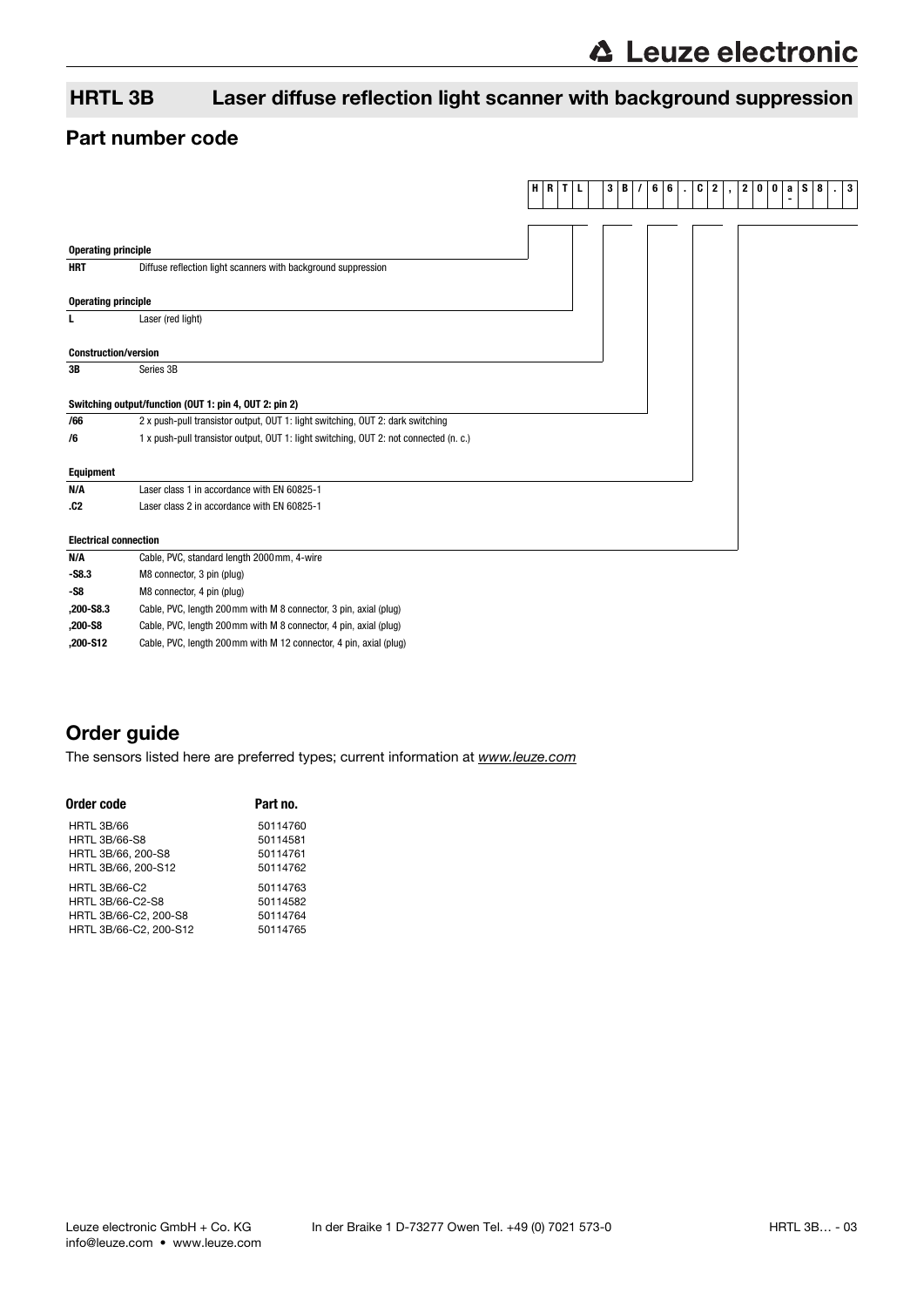### HRTL 3B

#### Application notes



#### Approved purpose:

This product may only be used by qualified personnel and must only be used for the approved purpose. This sensor is not a safety sensor and is not to be used for the protection of persons.

#### **Laser class 2 warning signs**:

It is important to attach the stick-on labels delivered with the device! If the signs could be covered due to the installation location of the device, attach them close to the device so that it is not possible to look into the laser beam when reading the notices.



#### **• Detection of glossy surfaces within the scanning range:**

When detecting glossy surfaces (e.g. metals), the light beam should not hit the object surface at a right angle. A slight inclination suffices to prevent undesirable direct reflections. The following rule of thumb applies: the smaller the scanning range, the larger the angle of the inclination (approx. 5° … 7°).



#### Avoiding interference from glossy surfaces in the background: If a glossy surface is in the background (distance larger than scanning range limit), reflections may cause interfering signals. These may be avoided by mounting the device at a slight angle (see figure below).



#### Attention!

It is imperative to note the task and the associated inclination of the scanner of approx. 5° … 7°.



Glossy surface in the background

- Objects should only be moved in laterally from the right or left. Moving in objects from the connection side or operating side is to be avoided.
- Outside of the scanning range, the sensor operates as an energetic diffuse reflection light scanner. Light objects can still be reliably detected up to the scanning range limit.
- $\bullet$  The sensors are equipped with effective measures for the maximum avoidance of mutual interference should they be mounted opposite one another. Opposite mounting of multiple sensors of the same type should, however, absolutely be avoided.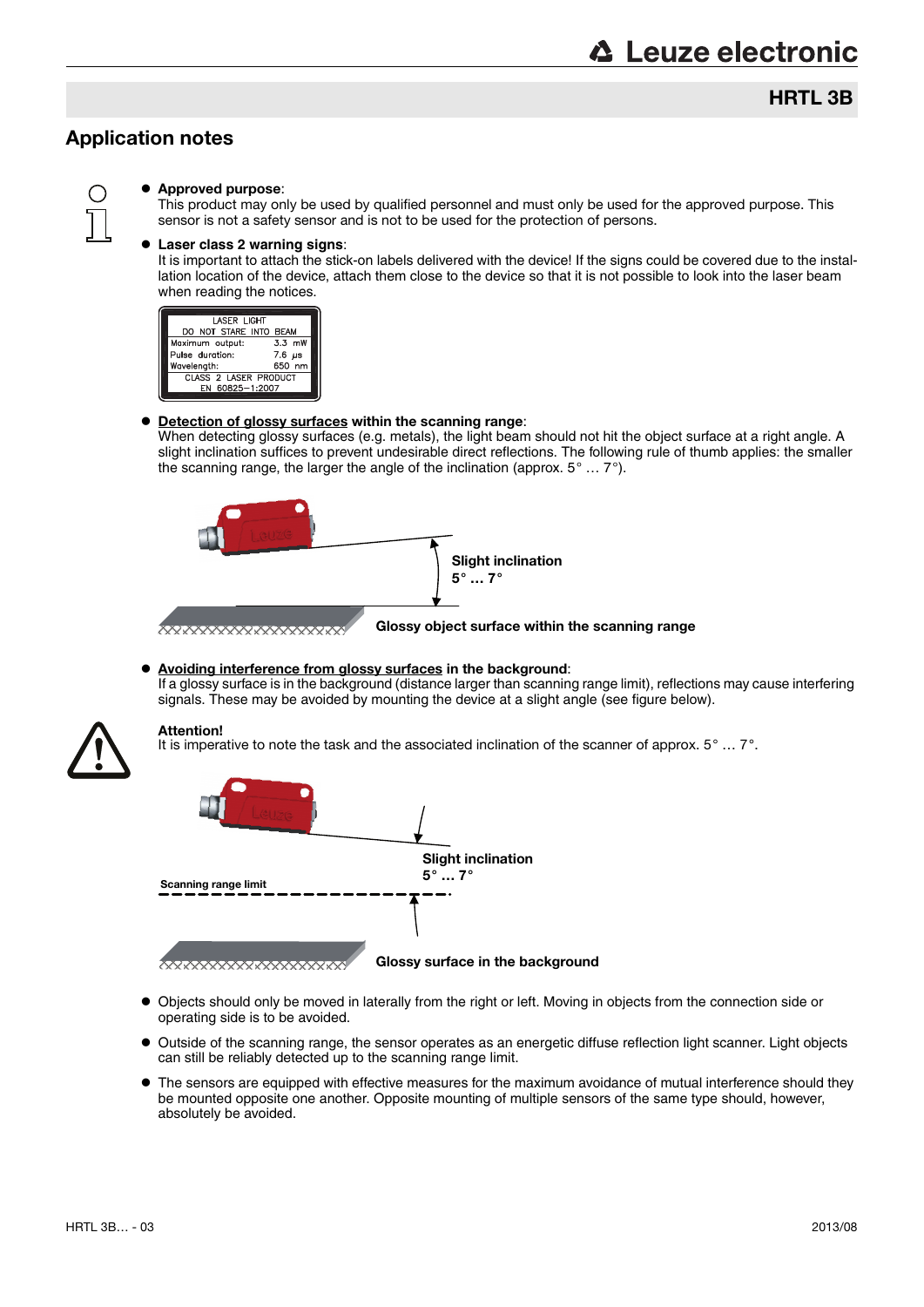### HRTL 3B Laser diffuse reflection light scanner with background suppression

#### Object detection behind diaphragms

It is sometimes necessary to mount the sensor behind plant parts so that the light beam has to pass through an opening (diaphragm) that is as small as possible. Here, the detection depends, among other things, on set scanning range  $t_w$ , distance a between diaphragm and sensor, and diaphragm diameter d. Here are some reference values 1):

|                                                 | Diaphragm diameter d [mm], dependent on<br>scanning range $t_w$ [mm] on a white object (90% diffuse reflection)<br>set on the sensor |             |             |  |  |  |  |
|-------------------------------------------------|--------------------------------------------------------------------------------------------------------------------------------------|-------------|-------------|--|--|--|--|
| Distance a [mm] between<br>sensor and diaphragm | $t_w = 100$                                                                                                                          | $t_w = 200$ | $t_w = 300$ |  |  |  |  |
| 10                                              | 10                                                                                                                                   | 10          | 10          |  |  |  |  |
| 30                                              | 8                                                                                                                                    | 8           | 9           |  |  |  |  |
| 50                                              |                                                                                                                                      | 8           | 9           |  |  |  |  |
| 80                                              | 6                                                                                                                                    |             | 8           |  |  |  |  |
| 100                                             | 6                                                                                                                                    | 6           | 8           |  |  |  |  |
| 120                                             |                                                                                                                                      | 6           | я           |  |  |  |  |
| 150                                             |                                                                                                                                      | 5           | 6           |  |  |  |  |
| 180                                             |                                                                                                                                      | 5           | 6           |  |  |  |  |
| 200                                             |                                                                                                                                      | 5           | 6           |  |  |  |  |



#### Detection of smallest objects

The laser scanner can also detect very thin parts (e.g., sheet metal plates or wire). Detection here depends, among other things, on set scanning range  $t_w$ , distance a to the object, and object size/thickness  $d$ .



Reference values are not guaranteed properties. Due to the multitude of possible influencing factors, they must be confirmed

in the application.

1)